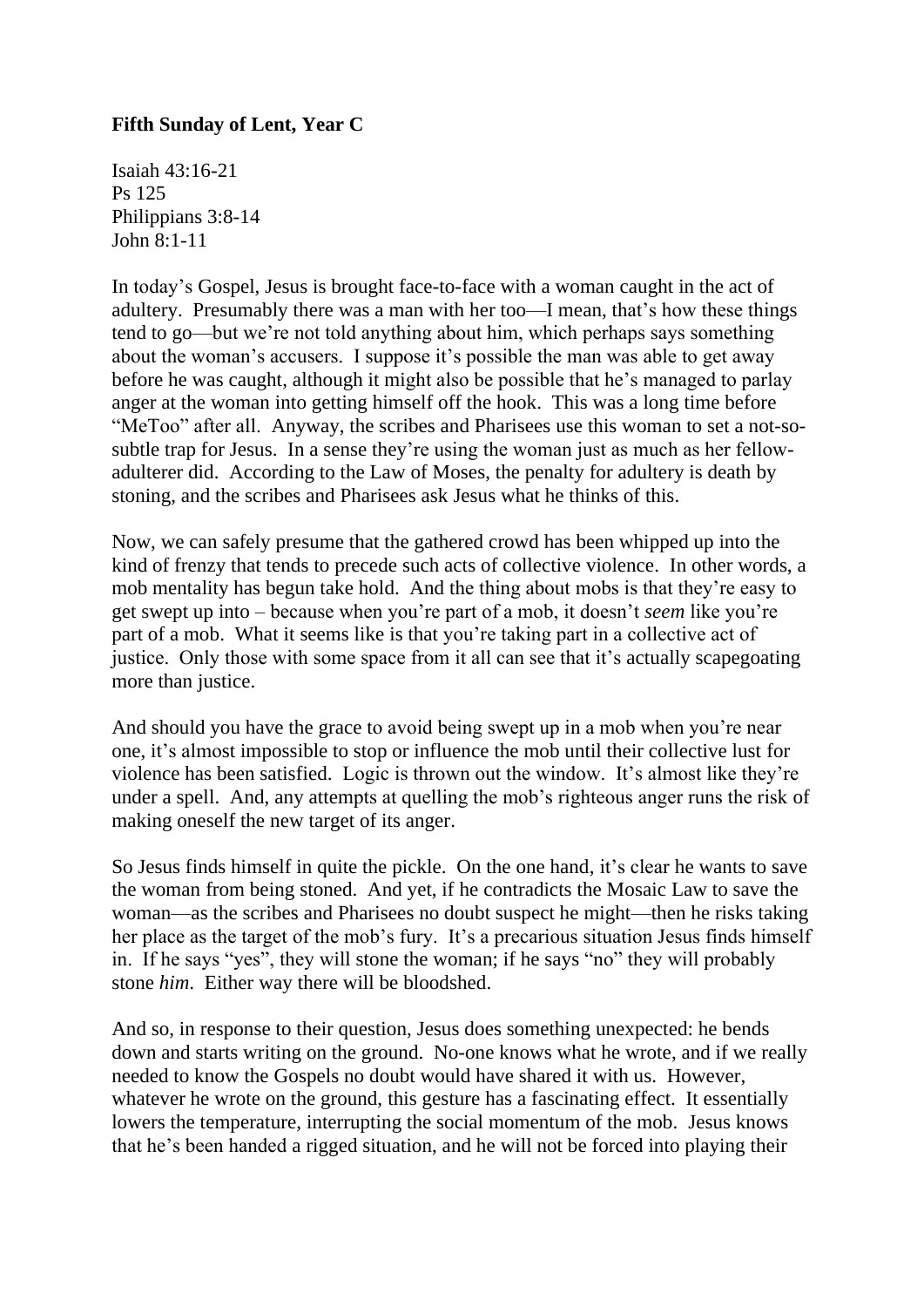game. Instead, he takes his time, and rather than respond directly, performs this unexpected gesture.

It's as though he is giving the accusers space to notice what's really going on. However, the gathered crowd continues to press him for an answer. And so eventually he offers the famous line that has reverberated down the centuries: "If there is one of you who has not sinned, let him be the first to throw a stone."

Now note: these words aren't an attack against the accusers. Jesus is seeking to get them to come to their senses. In a real sense, he is *as* concerned for the accusers as he is for the woman – he wants to break through their hardened hearts. And so in this response, Jesus is not only reframing the terms and thus avoiding the trap that's been set for him… he's also throwing the accusers a lifeline.

And then the most amazing thing happens. The spell is broken. One-by-one the crowd departs, beginning with the eldest. *One by one* they regain their individuality – they're no longer some anonymous collective, but real people with agency and responsibility. Being the first to walk away from a mob—owning what you've become—takes more courage than being the second or third or fifteenth to walk away, so it's not surprising that it begins with the eldest. For if the eldest man had any degree of honest self-knowledge or wisdom, he would have had a good idea of just how far from "being without sin" he'd actually been over the course of his life.

And so the crowd eventually disperses, after which Jesus is left with the accused woman. Now note, he doesn't begin by lecturing her on morality. He begins by saying to her what she most needs to hear: "I do not condemn you." And with this being established, she is now able to hear his next line, "Go and sin no more."

This is important. Some folks jump straight to the repudiation of sin before establishing a relationship with people and affirming the Lord's offer of mercy. Such an approach is unlikely to be received well. On the other hand, other folks act as though Jesus essentially said that the woman's sin was no big deal, neglecting the fact that this is precisely what the Pharisees were trying to get him to say and he specifically avoided it. Both mercy and justice are important, and Jesus represents both here. As the saying goes: "Love the sinner, hate the sin."

In our first reading from the prophet Isaiah, we heard the line: "See, I am doing a new deed, even now it comes to light; can you not see it?" And indeed, in the Person of Jesus, God brought forth something breath-takingly new into the world. The same old cycle of sin and death has forever been undone, and the exhilarating light of forgiveness and new life has broken into the world.

Most of us would take sides in the drama of today's Gospel – either the "right wing" position of maintaining order and punishing the adulterous woman, or the "left wing" position of defending the woman and taking on the social system. Jesus, however, does not take sides. He seeks the conversion of both the woman and her accusers. He